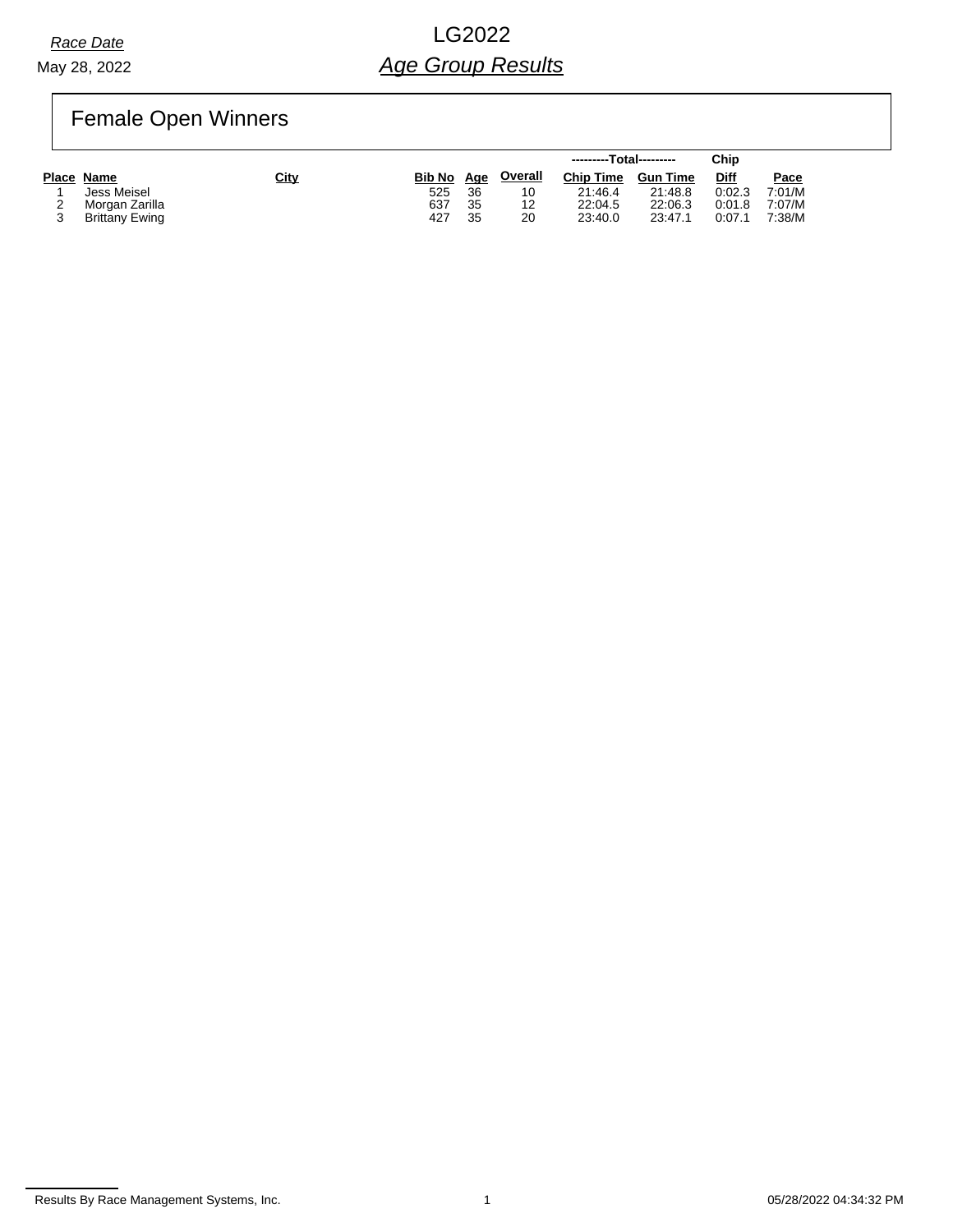## Female 13 and Under

|    |                             |      |               |            |         | ---------Total--------- |                 | Chip        |         |
|----|-----------------------------|------|---------------|------------|---------|-------------------------|-----------------|-------------|---------|
|    | Place Name                  | City | <b>Bib No</b> | <u>Age</u> | Overall | <b>Chip Time</b>        | <b>Gun Time</b> | <u>Diff</u> | Pace    |
|    | Drew Wolcott                |      | 627           | 12         | 44      | 27:14.9                 | 27:18.9         | 0.03.9      | 8:47/M  |
|    | Devon Wolcott               |      | 623           | 8          | 84      | 32:52.1                 | 33:01.4         | 0.09.3      | 10:36/M |
| 3  | Ainslev Hill                |      | 453           | 9          | 85      | 32:52.9                 | 33:00.6         | 0:07.7      | 10:36/M |
| 4  | Anna Stofferahn             |      | 587           | 11         | 94      | 34:19.4                 | 34:30.1         | 0:10.6      | 11:04/M |
| 5  | Molly Jung                  |      | 466           | 10         | 114     | 35:46.6                 | 35:51.5         | 0:04.8      | 11:32/M |
| 6  | Abigail Dearden             |      | 423           | 9          | 115     | 35:52.7                 | 35:57.5         | 0:04.8      | 11:34/M |
|    | Lilly Lotierzo              |      | 512           | 12         | 125     | 36:56.8                 | 37:08.1         | 0:11.3      | 11:55/M |
| 8  | Gabriela Sofie Rojas Nilsen |      | 556           | 9          | 128     | 37:13.2                 | 37:18.5         | 0:05.3      | 12:00/M |
| 9  | Tessa Gift                  |      | 435           | 11         | 138     | 39:57.3                 | 40:19.4         | 0:22.0      | 12:53/M |
| 10 | Amy Rogers                  |      | 551           | 10         | 145     | 40:23.7                 | 40:38.2         | 0:14.5      | 13:02/M |
| 11 | Evie Bates                  |      | 405           | 9          | 154     | 43:51.5                 | 44:03.6         | 0:12.0      | 14:09/M |
| 12 | <b>Gracie Stiles</b>        |      | 584           | 9          | 156     | 43:55.4                 | 44:07.9         | 0:12.5      | 14:10/M |
| 13 | <b>Emily Buzzell</b>        |      | 416           | 8          | 158     | 44:18.2                 | 44:44.2         | 0.25.9      | 14:18/M |
| 14 | Kyra Bellinghausen          |      | 410           | 11         | 172     | 53:26.9                 | 53:42.4         | 0:15.5      | 17:15/M |

## Female 14 to 20

|   |                   |             |               |            |                | ---------Total--------- |                 | Chip        |                  |
|---|-------------------|-------------|---------------|------------|----------------|-------------------------|-----------------|-------------|------------------|
|   | Place Name        | <u>City</u> | <b>Bib No</b> | <u>Age</u> | <b>Overall</b> | <b>Chip Time</b>        | <b>Gun Time</b> | <b>Diff</b> | Pace             |
|   | Nina Holton       |             | 459           | 16         | 25             | 24:40.1                 | 24:46.5         | 0.06.3      | 7:57/M           |
|   | Josephine Mascolo |             | 516           | 14         | 58             | 29:40.5                 | 29:50.2         | 0:09.6      | 9:34/M           |
|   | Cameron Thorson   |             | 602           | 14         | 86             | 33:00.3                 | 33:09.7         | 0.09.4      | 10:39/M          |
| 4 | Holly Higham      |             | 451           | 17         | 89             | 33:16.8                 | 34:13.3         | 0.56.4      | 10:44/M          |
| 5 | Rosemary Wild     |             | 738           | 20         | 97             | 34:27.1                 | 34:30.5         | 0.03.4      | 11:07/M          |
| 6 | Leah Siemon       |             | 654           | 17         | 134            | 39:32.9                 | 39:42.8         |             | $0:09.8$ 12:45/M |
|   | Maria Mercier     |             | 526           | 15         | 162            | 46:30.9                 | 46:41.2         | 0:10.2      | 15:00/M          |
| 8 | Parker Thorson    |             | 606           | 16         | 165            | 48:33.9                 | 48:43.4         | 0:09.5      | 15:40/M          |
| 9 | Glynis Rossi      |             | 561           | 16         | 174            | 56:09.5                 | 56:34.2         | 0.24.7      | 18:07/M          |

#### Female 21 to 30

| <b>Overall</b><br><u>City</u><br>Place Name<br><b>Chip Time</b><br><b>Diff</b><br>Bib No<br><b>Gun Time</b><br>Pace<br><u>Age</u><br>Michaela Langley<br>8:23/M<br>475<br>25:58.9<br>26:07.9<br>0.08.9<br>34<br>23<br>Abigail Wild<br>737<br>50<br>28:24.2<br>28:27.7<br>9:10/M<br>0:03.4<br>26 |  |
|-------------------------------------------------------------------------------------------------------------------------------------------------------------------------------------------------------------------------------------------------------------------------------------------------|--|
|                                                                                                                                                                                                                                                                                                 |  |
|                                                                                                                                                                                                                                                                                                 |  |
|                                                                                                                                                                                                                                                                                                 |  |
| 31:54.9<br>442<br>76<br>31:40.8<br>3<br>Danielle Hahn<br>0:14.1<br>10:13/M<br>26                                                                                                                                                                                                                |  |
| 646<br>83<br>32:46.6<br>32:55.1<br>Katie Kelly<br>10:34/M<br>0.08.4<br>23<br>4                                                                                                                                                                                                                  |  |
| 439<br>122<br>36:30.4<br>36:41.2<br>Emmilee Guy<br>30<br>0:10.7<br>11.47/M<br>5                                                                                                                                                                                                                 |  |
| Kelli Weatherholt<br>619<br>142<br>39:59.6<br>40:24.0<br>12:54/M<br>0.24.4<br>30<br>6                                                                                                                                                                                                           |  |
| 514<br>Kirstin Marsh<br>152<br>43:14.0<br>43:31.8<br>0:17.7<br>24<br>13:57/M                                                                                                                                                                                                                    |  |

### Female 31 to 40

|       |                          |      |        |            |                | ---------Total--------- |                 | Chip        |         |
|-------|--------------------------|------|--------|------------|----------------|-------------------------|-----------------|-------------|---------|
| Place | Name                     | City | Bib No | <u>Age</u> | <b>Overall</b> | <b>Chip Time</b>        | <b>Gun Time</b> | <b>Diff</b> | Pace    |
|       | Amanda Hager             |      | 440    | 35         | 21             | 23:58.3                 | 24:02.7         | 0.04.3      | 7:44/M  |
|       | Kate Workman             |      | 636    | 35         | 31             | 25:26.9                 | 25:33.7         | 0.06.8      | 8:13/M  |
| 3     | Laura Zilberman          |      | 656    | 38         | 42             | 27:11.9                 | 27:29.8         | 0:17.9      | 8:46/M  |
| 4     | <b>Ashley Rogers</b>     |      | 553    | 35         | 45             | 27:16.4                 | 27:29.1         | 0:12.7      | 8:48/M  |
| 5     | <b>Catherine Thistle</b> |      | 597    | 39         | 77             | 31:41.3                 | 31:56.0         | 0:14.7      | 10:13/M |
| 6     | <b>Rachel Blakely</b>    |      | 414    | 39         | 88             | 33:04.5                 | 33:12.7         | 0:08.1      | 10:40/M |
|       | Molly Kish               |      | 470    | 36         | 101            | 35:01.5                 | 35:04.7         | 0.03.2      | 11:18/M |
| 8     | <b>Christine Myers</b>   |      | 538    | 36         | 102            | 35:03.5                 | 35:25.4         | 0:21.9      | 11:19/M |
| 9     | Helen Minder             |      | 532    | 35         | 105            | 35:07.2                 | 35:24.0         | 0:16.8      | 11:20/M |
| 10    | Chloe Mccoy              |      | 518    | 37         | 123            | 36:31.1                 | 36:48.5         | 0:17.4      | 11:47/M |
| 11    | Melba Beatty             |      | 662    | 40         | 131            | 37:52.1                 | 38:41.5         | 0.49.3      | 12:13/M |
| 12    | Sara Dearden             |      | 425    | 39         | 135            | 39:34.6                 | 39:40.0         | 0.05.3      | 12:46/M |
| 13    | Lindsey Buzzell          |      | 417    | 40         | 159            | 44:18.9                 | 44:45.3         | 0.26.3      | 14:18/M |
| 14    | <b>Courtney McGuire</b>  |      | 519    | 40         | 160            | 44:20.8                 | 44:47.2         | 0.26.4      | 14:18/M |
| 15    | Nicole Bellinghausen     |      | 411    | 40         | 171            | 53:26.7                 | 53:43.0         | 0:16.3      | 17:14/M |
| 16    | Marie Isom               |      | 461    | 40         | 177            | 59:45.9                 | 1:00:07.5       | 0:21.6      | 19:17/M |
| 17    | Jaime Larson             |      | 477    | 38         | 178            | 59:46.2                 | 1:00:07.7       | 0:21.5      | 19:17/M |

Results By Race Management Systems, Inc. 2 05/28/2022 04:34:33 PM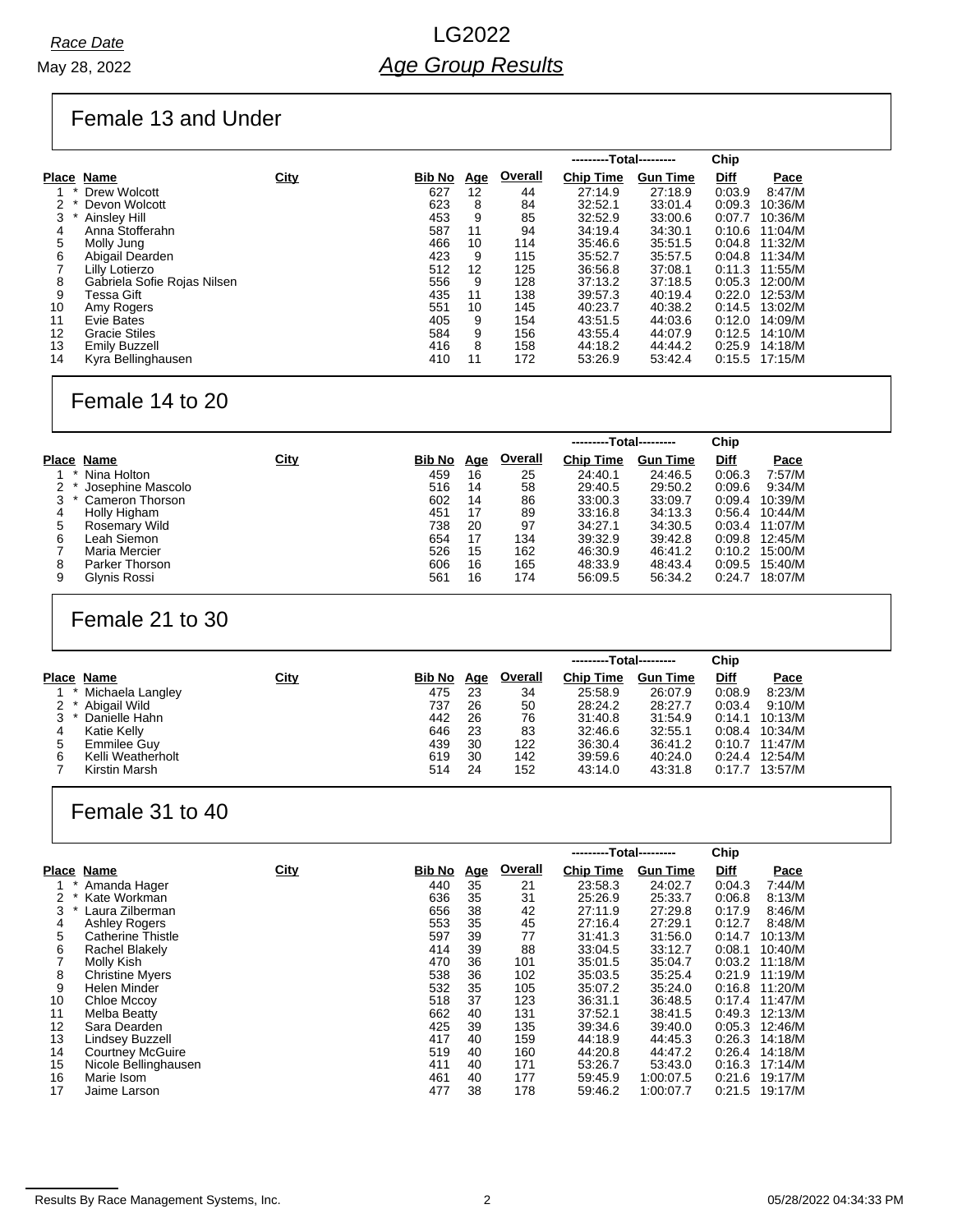#### Female 41 to 50

|              |                               |             |        |            |                | ---------Total--------- |                 | Chip        |             |
|--------------|-------------------------------|-------------|--------|------------|----------------|-------------------------|-----------------|-------------|-------------|
| Place        | Name                          | <b>City</b> | Bib No | <u>Age</u> | <b>Overall</b> | <b>Chip Time</b>        | <b>Gun Time</b> | <b>Diff</b> | <b>Pace</b> |
|              | <b>Kristine Davis</b>         |             | 420    | 45         | 35             | 26:04.9                 | 26:11.5         | 0.06.6      | 8:25/M      |
| 2            | <b>Shelley Leonard</b>        |             | 480    | 41         | 63             | 29:51.1                 | 30:06.0         | 0.14.8      | 9:38/M      |
| 3<br>$\star$ | Amy Gavin                     |             | 431    | 46         | 66             | 30:03.9                 | 30:19.9         | 0:16.0      | 9:42/M      |
| 4            | Erica Larson                  |             | 476    | 42         | 75             | 31:39.9                 | 31:54.3         | 0:14.4      | 10:13/M     |
| 5            | Kelly Salta                   |             | 567    | 43         | 79             | 32:10.6                 | 32:22.4         | 0:11.8      | 10:23/M     |
| 6            | <b>Kristine Miller</b>        |             | 530    | 48         | 80             | 32:18.5                 | 32:29.2         | 0:10.6      | 10:25/M     |
|              | Traci Hennessy                |             | 739    | 42         | 87             | 33:02.7                 | 33:14.8         | 0:12.0      | 10:40/M     |
| 8            | Mairi Stofferahn              |             | 588    | 44         | 96             | 34:23.8                 | 34:34.4         | 0:10.6      | 11:06/M     |
| 9            | Jennifer Shull                |             | 579    | 41         | 98             | 34:34.4                 | 34:38.2         | 0:03.7      | 11:09/M     |
| 10           | Jennifer Lilyquist            |             | 510    | 42         | 107            | 35:07.9                 | 35:35.3         | 0:27.4      | 11:20/M     |
| 11           | Misha Hash                    |             | 447    | 50         | 109            | 35:09.9                 | 35:35.2         | 0.25.3      | 11:21/M     |
| 12           | Kristi Rudolph                |             | 565    | 45         | 116            | 36:00.4                 | 36:08.5         | 0:08.1      | 11:37/M     |
| 13           | Kristin Meek                  |             | 523    | 47         | 132            | 38:01.0                 | 38:09.3         | 0:08.3      | 12:16/M     |
| 14           | Evelyn Carolina Rojas Garrido |             | 555    | 45         | 133            | 38:04.3                 | 38:09.7         | 0:05.4      | 12:17/M     |
| 15           | <b>Brenda Wolcott</b>         |             | 622    | 45         | 136            | 39:41.4                 | 39:50.3         | 0.08.9      | 12:48/M     |
| 16           | Laura Gift                    |             | 433    | 42         | 144            | 40:07.6                 | 40:29.8         | 0:22.2      | 12:57/M     |
| 17           | Erika Jamieson                |             | 462    | 43         | 146            | 40:27.2                 | 40.45.1         | 0:17.9      | 13:03/M     |
| 18           | <b>Audrey Rampone</b>         |             | 657    | 45         | 148            | 41:14.6                 | 41:27.2         | 0:12.6      | 13:18/M     |
| 19           | Kathryn Lotierzo              |             | 511    | 45         | 161            | 45:41.8                 | 45:51.8         | 0:10.0      | 14:44/M     |
| 20           | Michelle Tuschinski           |             | 611    | 42         | 168            | 53:15.1                 | 53:22.5         | 0.07.4      | 17:11/M     |
| 21           | Robin Sullivan                |             | 594    | 47         | 175            | 56:10.1                 | 56:34.6         | 0.24.5      | 18:07/M     |
| 22           | Kelly Rossi                   |             | 564    | 48         | 176            | 56:10.3                 | 56:34.3         | 0:23.9      | 18:07/M     |

### Female 51 to 60

|       |                   |             |        |            |                | ---------Total--------- |                 | Chip   |                  |
|-------|-------------------|-------------|--------|------------|----------------|-------------------------|-----------------|--------|------------------|
|       | Place Name        | <u>City</u> | Bib No | <u>Age</u> | <b>Overall</b> | <b>Chip Time</b>        | <b>Gun Time</b> | Diff   | Pace             |
|       | 1 * Lisa Hill     |             | 455    | 54         | 29             | 24:59.6                 | 25:05.8         | 0:06.2 | 8:04/M           |
| $2^*$ | Natalie Holton    |             | 458    | 51         | 30             | 25:02.8                 | 25:08.6         | 0:05.7 | 8:05/M           |
|       | Janet Griffiths   |             | 437    | 59         | 99             | 34:40.3                 | 34:57.1         | 0:16.7 | 11:11/M          |
| 4     | Julie-Anne Rose   |             | 557    | 54         | 110            | 35:10.7                 | 35:22.0         |        | $0:11.2$ 11:21/M |
| 5     | Pam Shaw          |             | 643    | 58         | 121            | 36:29.1                 | 36:42.8         | 0:13.7 | 11:46/M          |
| 6     | Anita Ray         |             | 547    | 56         | 150            | 42:36.5                 | 42:39.5         | 0.02.9 | 13:45/M          |
|       | corenne woodworth |             | 634    | 52         | 151            | 42:37.7                 | 42:40.0         | 0.02.3 | 13:45/M          |

#### Female 61 and Over

|     |                  |             |        |     |         | ---------Total--------- |                 | Chip   |         |
|-----|------------------|-------------|--------|-----|---------|-------------------------|-----------------|--------|---------|
|     | Place Name       | <u>City</u> | Bib No | Aae | Overall | <b>Chip Time</b>        | <b>Gun Time</b> | Diff   | Pace    |
| י ∼ | 1 * Judith Gates |             | 430    |     | 166     | 49:15.1                 | 49:25.1         | 0:10.0 | 15:53/M |
|     | Julieta Simmons  |             | 661    | -61 | 167     | 50:15.6                 | 50:32.6         | 0:17.0 | 16:13/M |

```
Results By Race Management Systems, Inc. 2008 2012 04:34:34 PM
```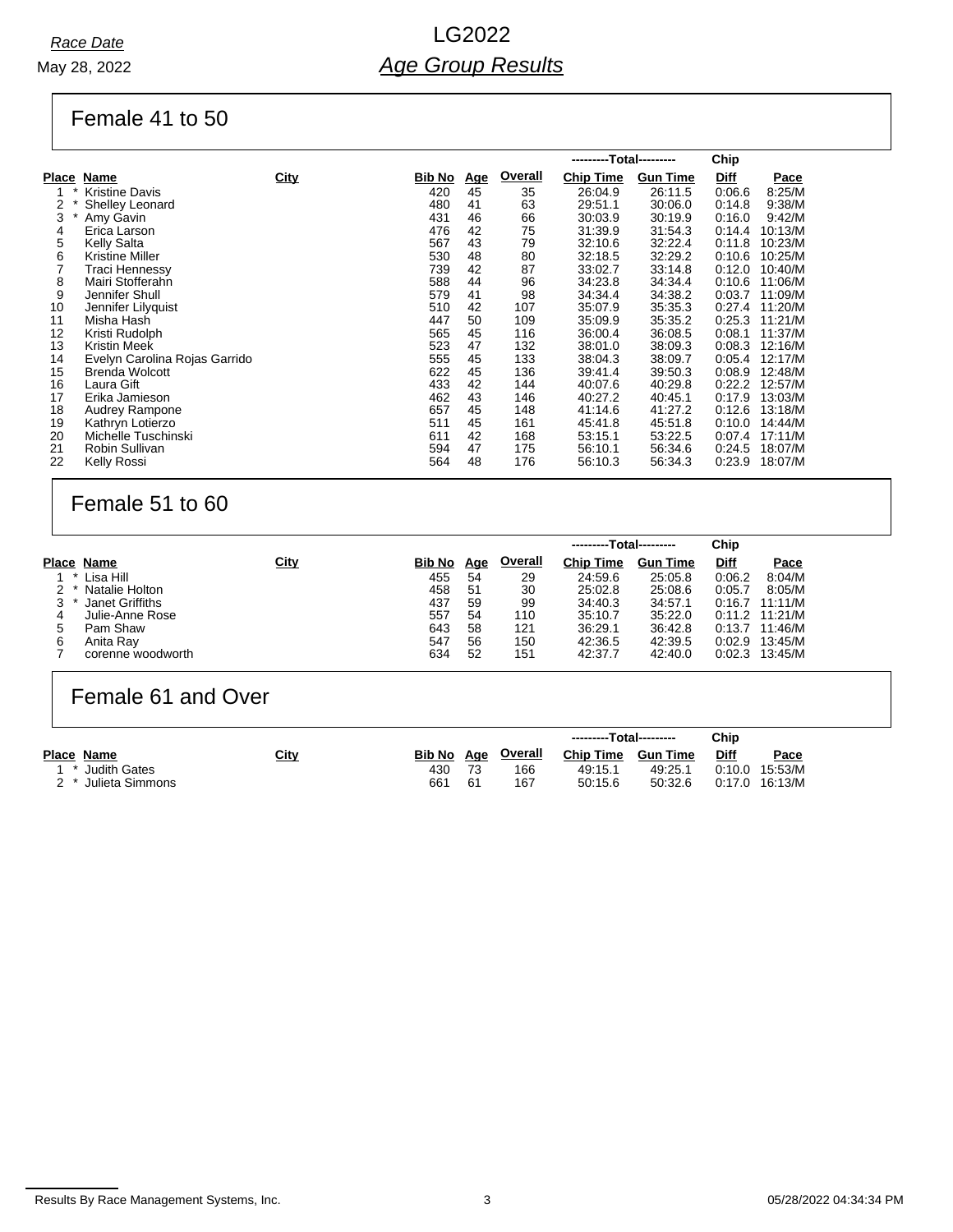May 28, 2022

# *Race Date* LG2022 *Age Group Results*

Male Open Winners

|             |             |               |     |                | ---------Total--------- |                 | Chip   |        |
|-------------|-------------|---------------|-----|----------------|-------------------------|-----------------|--------|--------|
| Place Name  | <u>City</u> | <b>Bib No</b> | Age | <b>Overall</b> | <b>Chip Time</b>        | <b>Gun Time</b> | Diff   | Pace   |
| Daniel Goff |             | 436           | 30  |                | 18:26.1                 | 18:27.7         | 0:01.6 | 5:57/M |
| Noah Wood   |             | 735           | 39  |                | 19:31.0                 | 19:33.5         | 0:02.4 | 6:18/M |
| Dean Bishop |             | 412           | 39  |                | 20:19.5                 | 20:23.1         | 0:03.5 | 6:33/M |

Results By Race Management Systems, Inc. 4 65/28/2022 04:34:34 PM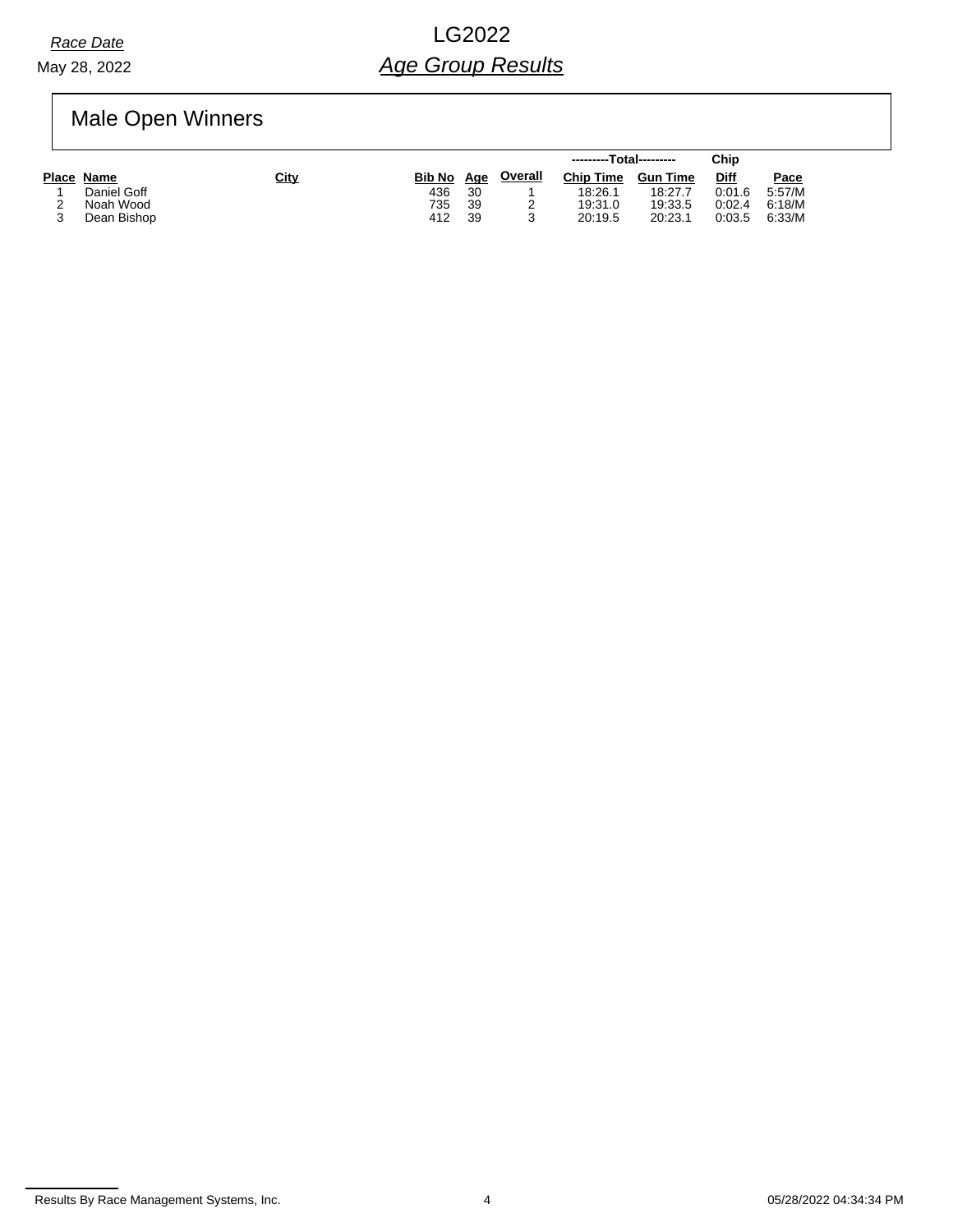# Male 13 and Under

|    |                            |      |               |            |                | ---------Total--------- |                 | Chip        |             |
|----|----------------------------|------|---------------|------------|----------------|-------------------------|-----------------|-------------|-------------|
|    | <u>Place Name</u>          | City | <u>Bib No</u> | <u>Age</u> | <b>Overall</b> | <b>Chip Time</b>        | <b>Gun Time</b> | <b>Diff</b> | <b>Pace</b> |
|    | <b>Brennen Hill</b>        |      | 454           | 13         | 11             | 22:02.0                 | 22:03.0         | 0:00.9      | 7:06/M      |
| 2  | $\star$<br>Luke Holton     |      | 456           | 13         | 16             | 23:03.0                 | 23:09.1         | 0:06.1      | 7:26/M      |
| 3  | Mac McLean                 |      | 520           | 12         | 23             | 24:18.0                 | 24:22.5         | 0.04.4      | 7:50/M      |
| 4  | lan Moore                  |      | 533           | 12         | 26             | 24:47.4                 | 24:51.5         | 0.04.0      | 8:00/M      |
| 5  | <b>Charles Tuschinski</b>  |      | 610           | 10         | 28             | 24:59.5                 | 25:02.3         | 0:02.7      | 8:04/M      |
| 6  | Zachary Rochelle           |      | 550           | 13         | 32             | 25:39.0                 | 25:40.1         | 0.01.0      | 8:16/M      |
| 7  | Evan Trost                 |      | 607           | 9          | 43             | 27:12.0                 | 27:13.7         | 0:01.7      | 8.46/M      |
| 8  | <b>Tyler Vidas</b>         |      | 744           | 8          | 48             | 27:34.7                 | 27:35.9         | 0:01.2      | 8:54/M      |
| 9  | Thomas Kuta                |      | 473           | 13         | 55             | 29:21.1                 | 29:36.3         | 0:15.2      | 9:28/M      |
| 10 | <b>Charlie Bates</b>       |      | 403           | 13         | 59             | 29:45.6                 | 29:54.4         | 0:08.7      | 9:36/M      |
| 11 | Kepler Offenbacher         |      | 543           | 12         | 67             | 30:18.0                 | 30:22.0         | 0.04.0      | 9:46/M      |
| 12 | Dylan Rochelle             |      | 548           | 11         | 69             | 30:29.5                 | 30:32.3         | 0:02.7      | 9:50/M      |
| 13 | Leo Davis                  |      | 421           | 9          | 70             | 30:48.0                 | 30:55.4         | 0.07.4      | 9:56/M      |
| 14 | Alexander Tuschinski       |      | 609           | 8          | 91             | 33:27.8                 | 33:35.2         | 0.07.3      | 10:48/M     |
| 15 | Samuel Rogers              |      | 554           | 9          | 100            | 34:56.1                 | 35:10.8         | 0.14.6      | 11:16/M     |
| 16 | <b>Everett Minder</b>      |      | 531           | 10         | 104            | 35:03.7                 | 35:20.6         | 0.16.8      | 11:19/M     |
| 17 | Evan Dearden               |      | 424           | 12         | 111            | 35:40.5                 | 35:45.1         | 0.04.6      | 11:30/M     |
| 18 | <b>Andrew Hair</b>         |      | 443           | 10         | 118            | 36:02.7                 | 36:07.9         | 0:05.1      | 11:38/M     |
| 19 | <b>Enrique Simmons III</b> |      | 582           | 10         | 120            | 36:23.3                 | 36:39.0         | 0:15.7      | 11:44/M     |
| 20 | <b>Elliot Meek</b>         |      | 522           | 9          | 130            | 37:52.1                 | 38:00.7         | 0.08.6      | 12:13/M     |
| 21 | <b>Brian Beatty</b>        |      | 734           | 11         | 137            | 39:42.8                 | 39:55.8         | 0:12.9      | 12:49/M     |
| 22 | Lucas Miler                |      | 527           | 8          | 140            | 39:57.8                 | 39:59.4         | 0.01.6      | 12:53/M     |
| 23 | Unknown Partic. 639        |      | 639           |            | 143            | 40:01.8                 | 40:05.0         | 0:03.2      | 12:55/M     |
| 24 | James Reynolds             |      | 652           | 10         | 147            | 41:02.6                 | 41:05.2         | 0:02.6      | 13:14/M     |
| 25 | Cade Kuta                  |      | 471           | 8          | 149            | 41:59.4                 | 42:07.3         | 0:07.9      | 13:33/M     |
| 26 | Aaron Rossi                |      | 558           | 13         | 155            | 43:53.5                 | 43:54.6         | 0:01.1      | 14:10/M     |
| 27 | Caleb Snyder               |      | 638           | 12         | 163            | 46:41.7                 | 46:55.6         | 0.13.8      | 15:04/M     |
| 28 | Tyler Tuschinski           |      | 616           | 12         | 169            | 53:19.9                 | 53:22.9         | 0:02.9      | 17:12/M     |
| 29 | Kaden Bellinghausen        |      | 409           | 9          | 173            | 53:32.6                 | 53:49.3         | 0.16.6      | 17:16/M     |

### Male 14 to 20

|   |               |      |        |            |                | ---------Total--------- |                 | Chip        |        |
|---|---------------|------|--------|------------|----------------|-------------------------|-----------------|-------------|--------|
|   | Place Name    | City | Bib No | <u>Age</u> | <b>Overall</b> | <b>Chip Time</b>        | <b>Gun Time</b> | <b>Diff</b> | Pace   |
|   | Jack Kuta     |      | 472    | 15         | 5              | 20:45.8                 | 20:47.6         | 0:01.8      | 6:42/M |
|   | AJ Argobright |      | 659    | 18         | 8              | 21:33.9                 | 21:37.4         | 0:03.4      | 6:57/M |
|   | David Wolfe   |      | 633    | 18         | 9              | 21:36.3                 | 21:40.1         | 0:03.8      | 6:58/M |
|   | Mason Clagg   |      | 418    | 14         | 22             | 24:00.0                 | 24:01.1         | 0:01.1      | 7:45/M |
|   | Marc Siemon   |      | 655    | 15         | 46             | 27:20.1                 | 27:31.0         | 0:10.9      | 8:49/M |
| 6 | James Gift    |      | 432    | 14         | 56             | 29:23.6                 | 29:38.8         | 0:15.1      | 9:29/M |
|   | Teddy Bates   |      | 406    | 16         | 57             | 29:37.3                 | 29:47.7         | 0:10.4      | 9.33/M |

#### Male 21 to 30

|                |      |               |     |                | ---------Total--------- |                 | Chip        |         |
|----------------|------|---------------|-----|----------------|-------------------------|-----------------|-------------|---------|
| Place Name     | City | <b>Bib No</b> | Age | <u>Overall</u> | <b>Chip Time</b>        | <b>Gun Time</b> | <u>Diff</u> | Pace    |
| * Brian Jenner |      | 463           | 30  | 81             | 32:28.9                 | 32:30.7         | 0.01.8      | 10:29/M |
| 2 * Nick Glass |      | 647           | 22  | 82             | 32:46.4                 | 32:54.9         | 0:08.4      | 10:34/M |

#### Male 31 to 40

|    |                      |      |               |            |                | ---------Total--------- |                 | Chip        |         |
|----|----------------------|------|---------------|------------|----------------|-------------------------|-----------------|-------------|---------|
|    | Place Name           | City | <b>Bib No</b> | <u>Age</u> | <b>Overall</b> | <b>Chip Time</b>        | <b>Gun Time</b> | <u>Diff</u> | Pace    |
|    | John Bartis          |      | 401           | 37         | 6              | 20:48.8                 | 20:50.6         | 0:01.7      | 6:43/M  |
| 2  | Scott Dearden        |      | 426           | 38         | 14             | 22:39.1                 | 22:43.0         | 0:03.8      | 7:18/M  |
| 3  | Jordan Schmalz       |      | 568           | 36         | 27             | 24:49.9                 | 24:55.1         | 0:05.2      | 8:01/M  |
| 4  | Alexander Walters    |      | 617           | 31         | 47             | 27:28.3                 | 27:37.6         | 0.09.3      | 8:52/M  |
| 5  | <b>Brandon Witt</b>  |      | 653           | 40         | 52             | 28:26.2                 | 28:31.7         | 0:05.5      | 9:10/M  |
| 6  | Carl Hager           |      | 441           | 36         | 53             | 28:48.5                 | 28:53.3         | 0:04.7      | 9:18/M  |
|    | Russell Henson       |      | 448           | 38         | 54             | 29:11.1                 | 29:16.7         | 0:05.6      | 9:25/M  |
| 8  | <b>Steve Myers</b>   |      | 539           | 36         | 73             | 31:06.8                 | 31:27.8         | 0:21.0      | 10:02/M |
| 9  | Dylan Nicholas       |      | 541           | 38         | 78             | 32:08.6                 | 32:27.9         | 0:19.3      | 10:22/M |
| 10 | Enrique Simmons Jr   |      | 583           | 40         | 119            | 36.22.6                 | 36:39.3         | 0:16.6      | 11:44/M |
| 11 | <b>Steven Stiles</b> |      | 586           | 40         | 126            | 36:59.8                 | 37:12.7         | 0:12.8      | 11:56/M |
| 12 | Jered Miller         |      | 529           | 34         | 139            | 39:57.7                 | 39:59.7         | 0:02.0      | 12:53/M |
| 13 | Andrew Weatherholt   |      | 618           | 32         | 141            | 39:59.2                 | 40:23.9         | 0:24.6      | 12:54/M |
| 14 | Dan Bellinghausen    |      | 408           | 39         | 170            | 53:25.9                 | 53:43.0         | 0:17.1      | 17:14/M |